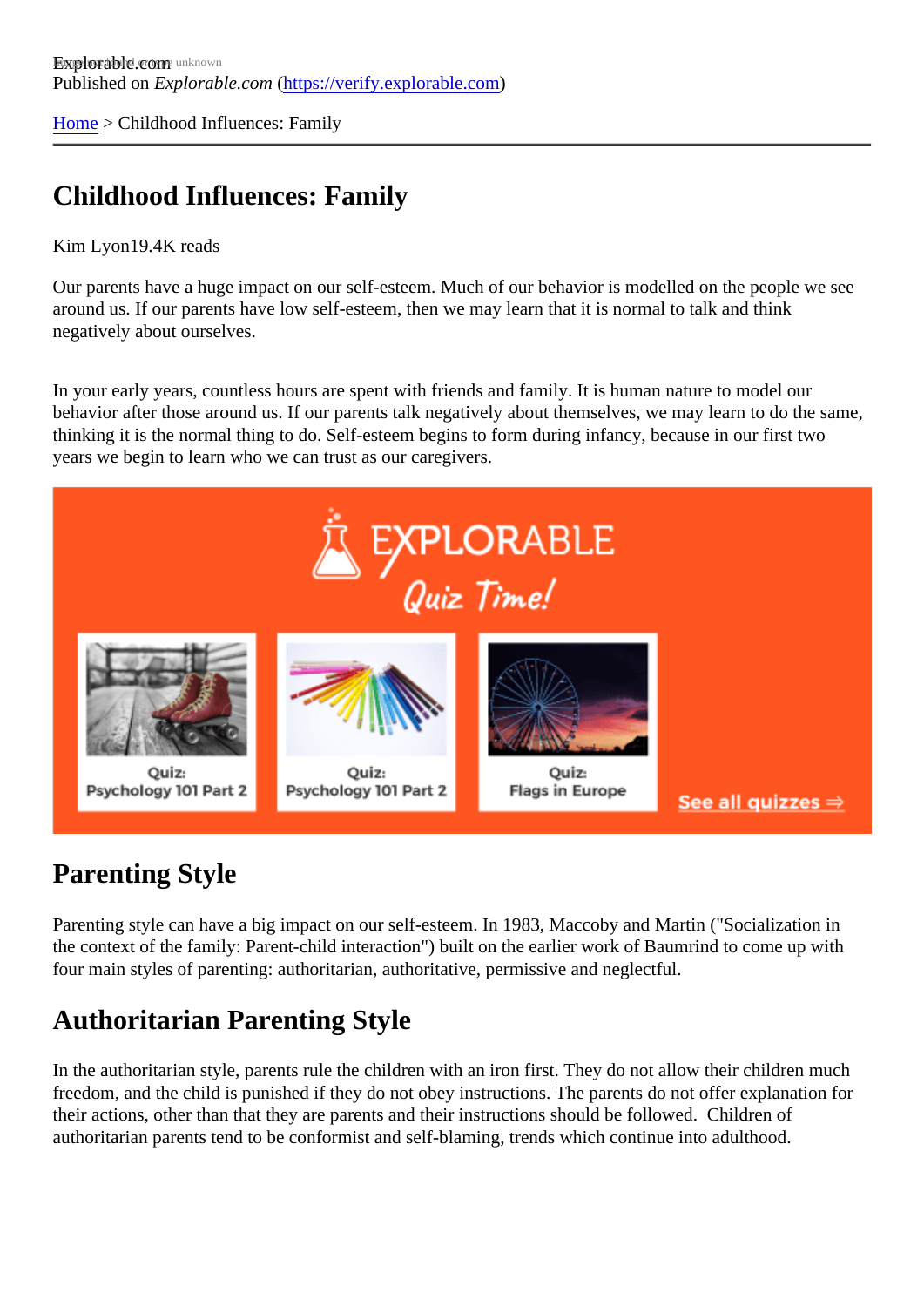### **Authoritative Parenting Style**

Authoritative parents, meanwhile, tend to be more responsive to their children. They take the approach that their child is fallible, so it is more practical to help them find solutions to problems rather than chastising them. Boundaries and consequences of rules being broken are made clear to the children.

Authoritative parents let their children have greater autonomy than authoritarian parents, and this leads to them being more self-reliant in the long run. By encouraging offspring to take responsibility for their actions, authoritative parenting can lead to self-awareness and accountability.

# **Permissive Parenting Style**

The permissive approach is characterized by parents who, compared to the other two styles, appear to have a far more relaxed approach to parenting. They don't tend to set out many expectations and rules. Instead, the roles of the child and parent differ from the authoritative and authoritarian styles, with the parent acting as less of a disciplinarian.

This approach can have diverse outcomes. Sometimes the children lack self-control and are used to getting their own way, while other times they become adept independent thinkers who are secure in themselves.

# **Neglectful Parenting Style**

The rejecting, neglectful parents are somehow absent during their children's upbringing, either mentally or physically. It may be that they work extreme hours, or are too absorbed in their own lives. As a result, the children grow up without boundaries or support. This can have a lasting impact on self-esteem and a person's relationships.

Clearly, the way that we are raised has a huge impact on our self-esteem. The book "Battle Hymn of the Tiger Mother", by Amy Chua, sparked a lot of debate over how we raise children, and how parenting styles vary across cultures. Think about how you were raised, and what the norms are in your culture. Are there any key phrases that your parents repeatedly used? What do you think their motivation is for saying these things? Perhaps your parents are repeating patterns of how they were raised.

### **Call to Action : Write a Letter**

A powerful exercise is to write down any negative or demanding things that family members have said to you over the years. Can you identify which of these things you say to yourself? What might you say instead? Why do you think your parents said the things they did?

Next, write a letter to your parents. Mention all the things that they did or said that you feel affected your self-esteem. Write without censoring yourself. When you are finished, tear up the letter. This exercise works on two levels.

First, it asks you to really explore your childhood and think carefully about the influences of your family. Second, it is also cathartic, as writing things down helps you think more objectively about them. Tearing up the letter is symbolic of letting go.

# **Key Points:**